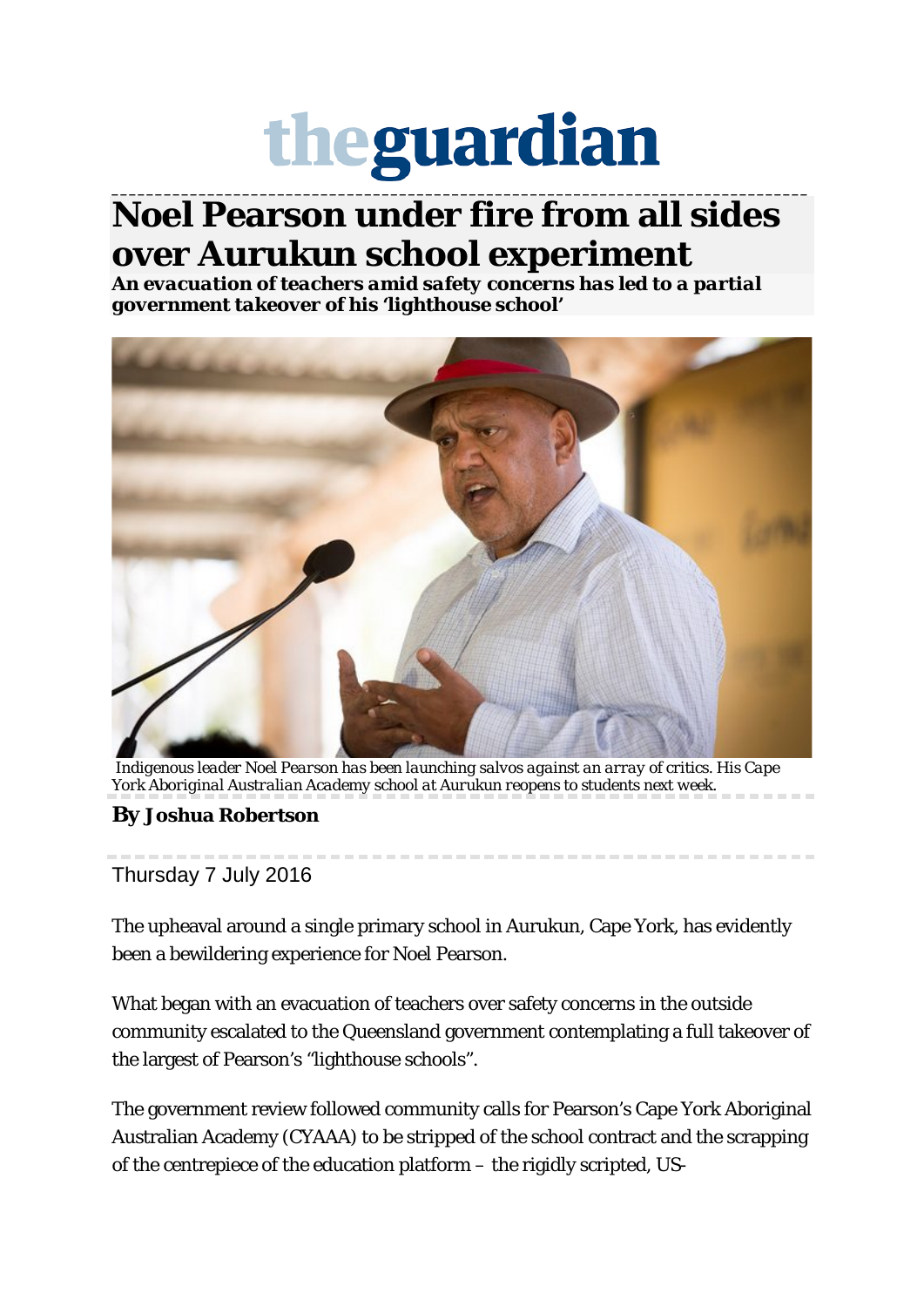imported, highly controversial literacy and numeracy program called Direct Instruction.

A takeover of Aurukun would have represented the first significant public policy defeat for the Indigenous leader, a rollback of a key plank of his welfare reform agenda, which has spawned its own sizeable private bureaucracy.

Pearson, putting himself in the shoes of Jesus Christ about to face his betrayers by invoking the "gloom of the Garden of Gethsemane", began launching salvos against an array of critics.

Some of these flew wide of the mark.

Pearson claimed that the Indigenous educator Chris Sarra, a trenchant critic of DI, and his Stronger Smarter Institute, had been "responsible" for Aurukun before CYAAA took over in 2009. He said the Productivity Commission had confirmed the failure of SSI's own program to lift attendance, literacy and numeracy.

But SSI, which runs teaching training programs, said it had never been responsible for delivering education at Aurukun, nor had its program ever been formally assessed by the commission.

Pearson also blamed worsening social problems in Aurukun – and a failure of policing – for declining attendance at the school, from a 2011 highpoint of 73.2% to 50.8% in 2016.

But he is yet to explain what is behind a long-term slide in attendance rates at CYAAA's two other smaller schools, Coen and Hopevale, from 96.8% and 87.6% in 2008 – the year before its takeover – to 88.7% and 83.3% respectively in 2015.

The review released on Tuesday, with recommendations adopted in full by the state government, represents a partial defeat for Pearson but falls well short of a humiliating rollback.

The education department will have closer oversight of day-to-day operations and governance, including through an "improvement action plan" for the school, which reopens to students next week.

It will reintroduce two years of high schooling and distance education at the campus, originally scrapped by CYAAA, in an attempt to better prepare young Aurukun teens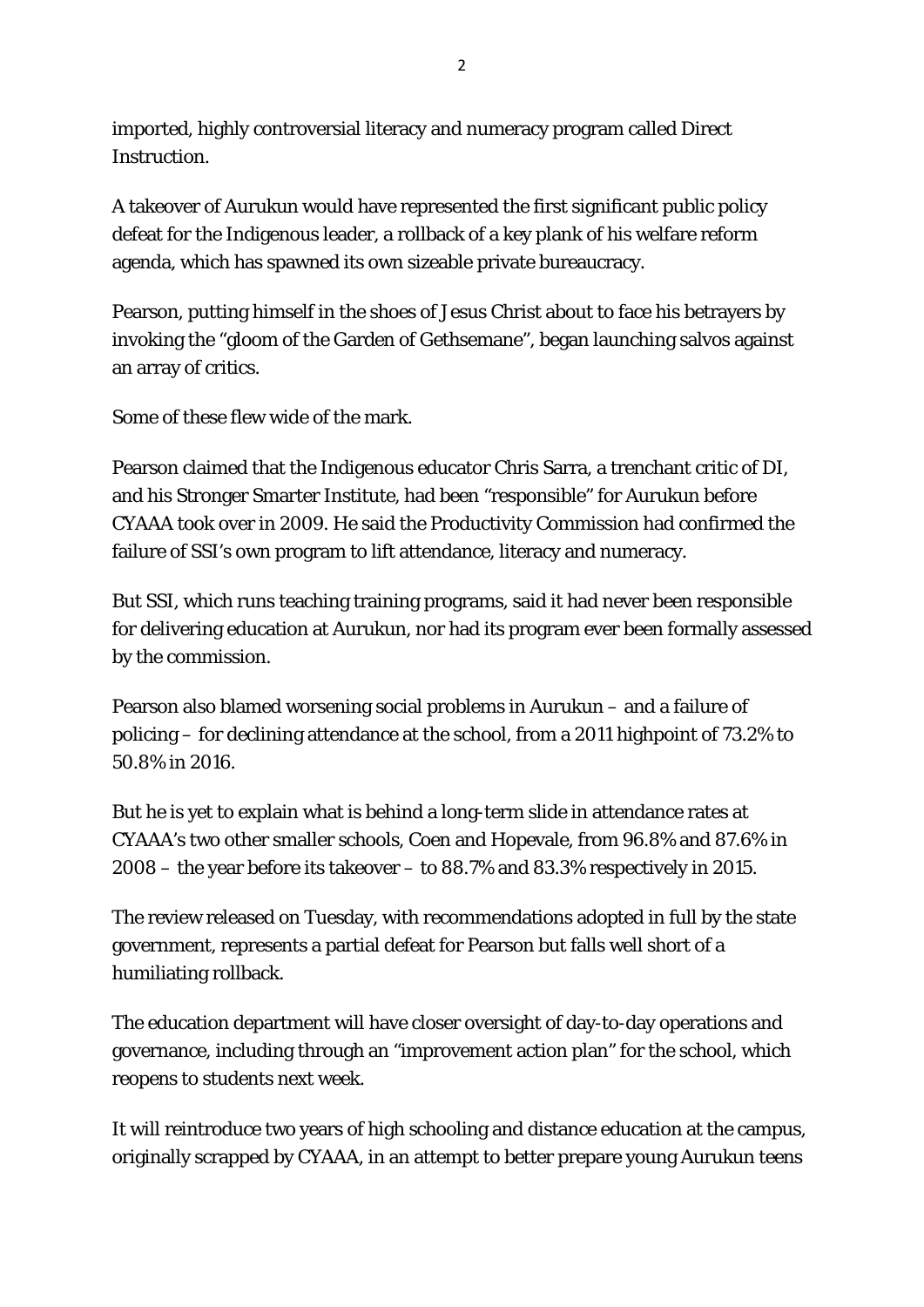whose only option for secondary schooling was leaving town for boarding school. The review noted the presence of disengaged youth in the town and community concerns about their links to delinquent behaviour.

But resisting calls from some in the community, including elders and the Aurukun mayor, Dereck Walpo, it has endorsed CYAAA's ongoing stewardship of the school.

It also upheld a place – albeit diminished – for DI, which has cost \$7.8m in state funds to date.

Amid this partial reprieve, a defiant Pearson has continued counter-attacks, including on a review he said was tarnished by "a whole lot of stuff that is patently incorrect, inaccurate".

Pearson complained that one of the review team was on holidays in Bali while the review was under way, and that the review team, which included six experienced principals, never saw DI in action.

The review itself notes the team visited and observed classrooms at Coen and Hopevale. They also visited Broadbeach state school on the Gold Coast, which Pearson has lauded as an example of the effectiveness of DI, but which the reviewers noted used DI for only part of its program.

Pearson said the review ignored the "great burden of disability" among Aurukun students. The review cited records showing that there were "currently 10 students (5%) in the school verified with disability, and a further 24 students (12%) awaiting verification".

An announcement that the state auditor general would investigate possible deficiencies in enrolment and attendance recording and financial "irregularities" at the school was welcomed by Pearson but he said its finances were managed by the education department.

The review revealed the department had suspended funding to Pearson's Good to Great Schools Australia network after two internal audits of CYAAA that found "unsatisfactory" accounting of student outcomes from state funding. This funding totalled almost \$18m in the past five financial years.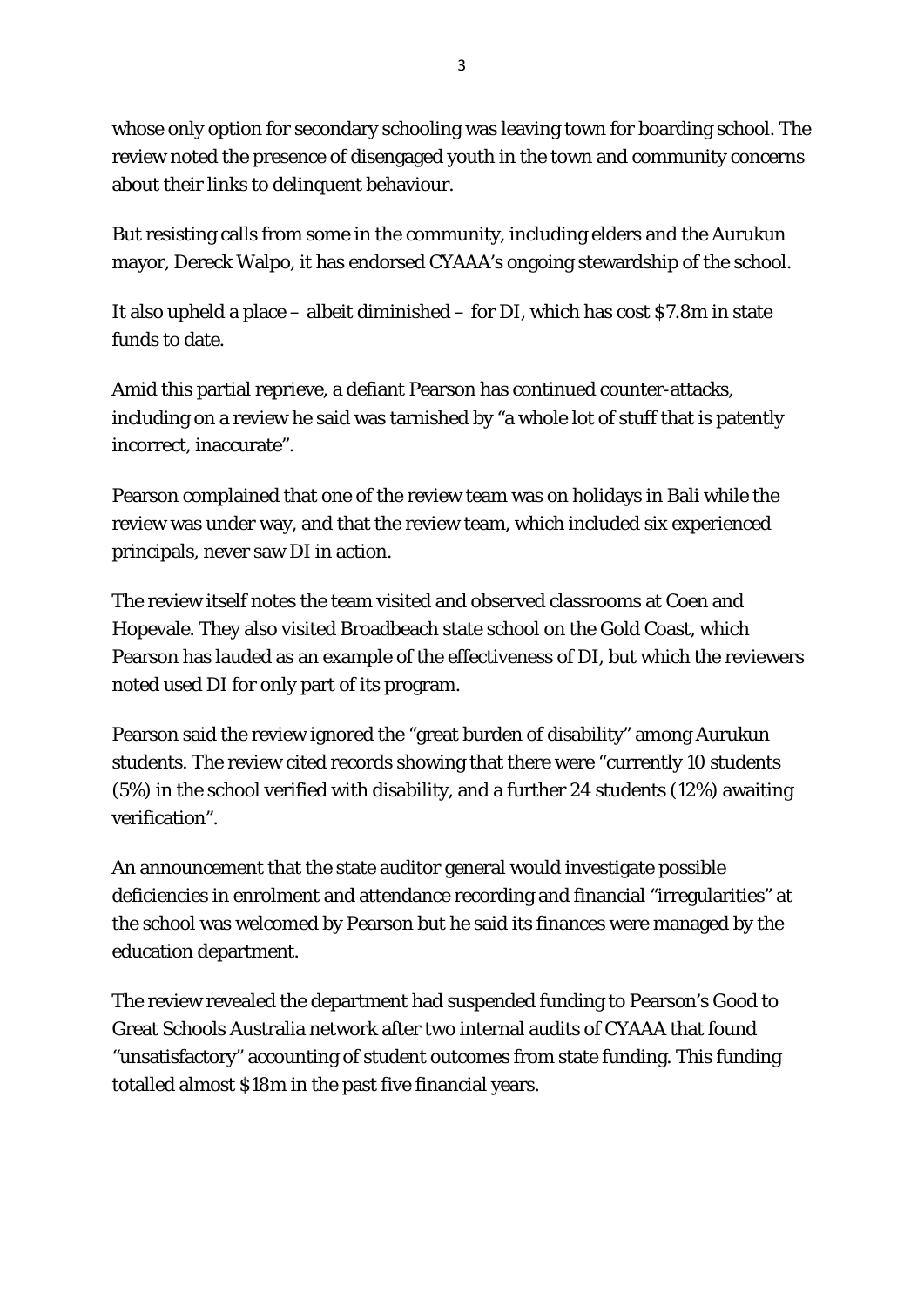But it was on the assessment of the results of  $DI - a$  remedial literacy and numeracy program based on rigidly scripted teacher-student interactions and class materials – that Pearson's assessment diverge dramatically from the review findings.

Pearson said DI was the basis for "astounding progress in student results in foundational skills like literacy and numeracy".

"We are being hailed as making a real difference in the learning lives of these children," he said.

*[The] richness of schooling has been compromised by the pressure of delivering literacy and numeracy using only ... DI Queensland government review*

Pearson cited progress in years 3 and 5 that was 181% greater than the average Australian school in reading, 98% greater in writing, and 181% greater in numeracy. "I would hate to see that progress halted, or even worse – reversed."

The review found the results were inconclusive. It cited evidence of some improvement in year 3 under DI, with students in 2015 achieving the highest yet average scores in reading and writing – but with numeracy scores lower than in 2008 when CYAAA took over.

Year 5 students in 2015 achieved the school's highest average scores in writing, grammar and punctuation, and the share of students above national minimum standards improving in all literacy areas and in numeracy compared with 2008.

But the review concluded that the Aurukun school was not providing the full Australian curriculum and that the "richness of schooling has been compromised by the pressure of delivering literacy and numeracy using only the DI approach".

"Many teachers interviewed, both beginning and experienced, expressed significant concerns regarding the regimented nature of the teaching approach and its lack of flexibility," the review said.

One who was "chastised about moving away from the script" was told, "If you can't follow the script with fidelity then Aurukun is not the place for you."

There was no sign in school documents of "the teaching of inquiry skills, critical thinking and problem solving".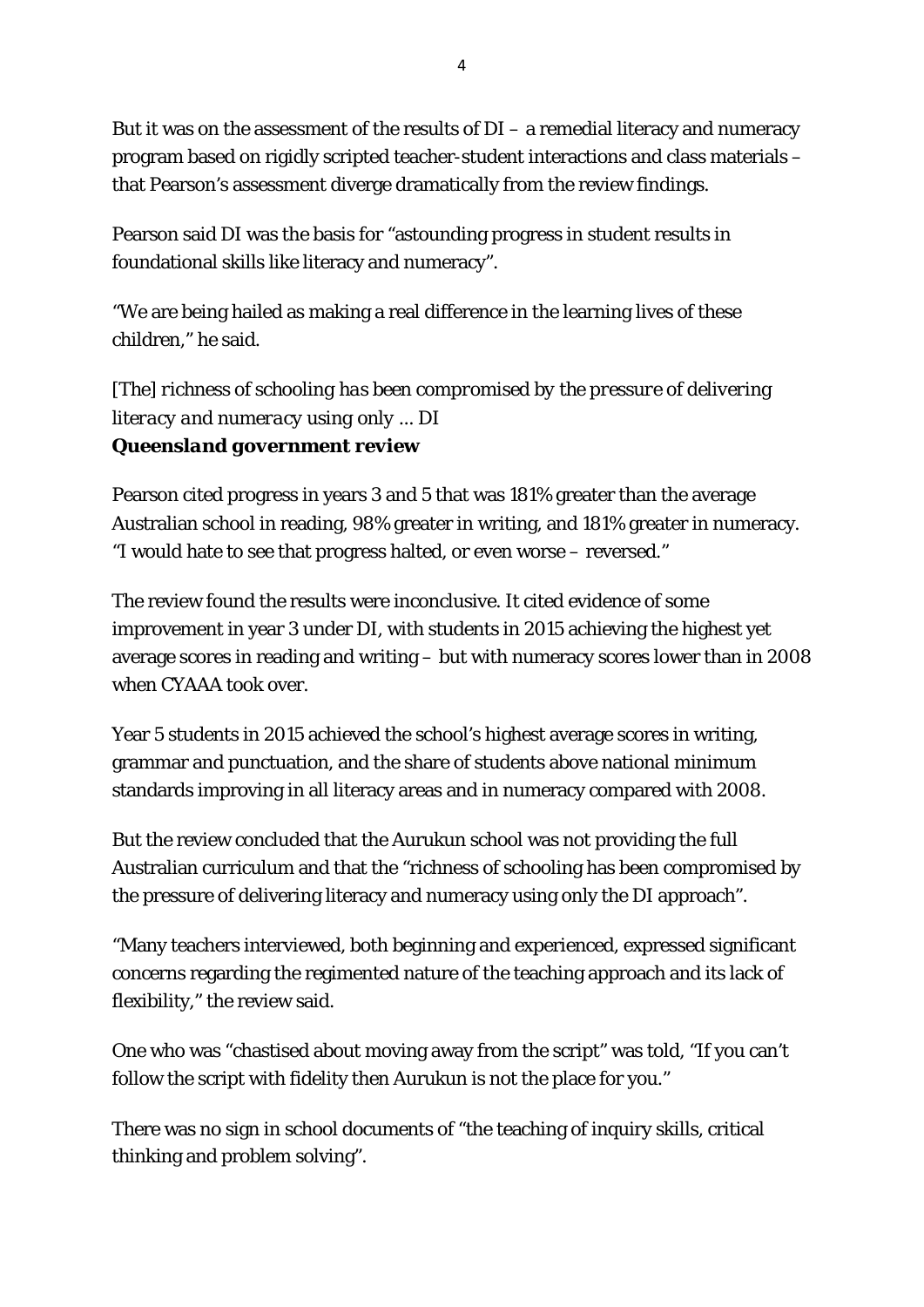Teachers told the reviewers they were concerned that the focus on literacy and numeracy through DI "may not necessarily prepare students to be successful learners through secondary school, further education and work".

One said children in boarding school were being "teased and bullied and become disengaged" because they lacked the "social skills to live in a dormitory". Teachers wanting more time to prepare them were frustrated by the time spent on DI, the review said.

Many teachers said the grinding repetition of lessons for groups where one student had not mastered the material was a key driver of disengagement for others who had. Other problems with DI included an obvious mismatch with US-produced material and students in a remote Indigenous Australian community.

One school staffer said it was "completely Americanised", with students learning more about US states and holidays such as Independence Day and Thanksgiving than Australia.

Another said: "The language program is totally out of context, it doesn't relate to Aurukun. Pictures and stories are about America. The information doesn't spark motivation."

Another echoed community concerns about the absence of local Wik language and culture in the curriculum, saying, "We need to do more with the Wik language or in 50 years that will be lost."

The government has decided that Wik language will now be incorporated into early schooling, in part to help the induction of new students for whom it is their first spoken language.

This move has special resonance for community members that recall the "burning" of Wik language books from the school library 15 years ago, long before CYAAA's reign.

The review recommended the government not scrap DI entirely but relegate it to only part of the curriculum delivery at Aurukun. This is in line with calls from both staff and community members for "a balanced approach to the use of teaching practices".

What is remarkable about the review is the recurring voices critical of a narrow focus on DI – not from those Pearson has characterised as political enemies of an